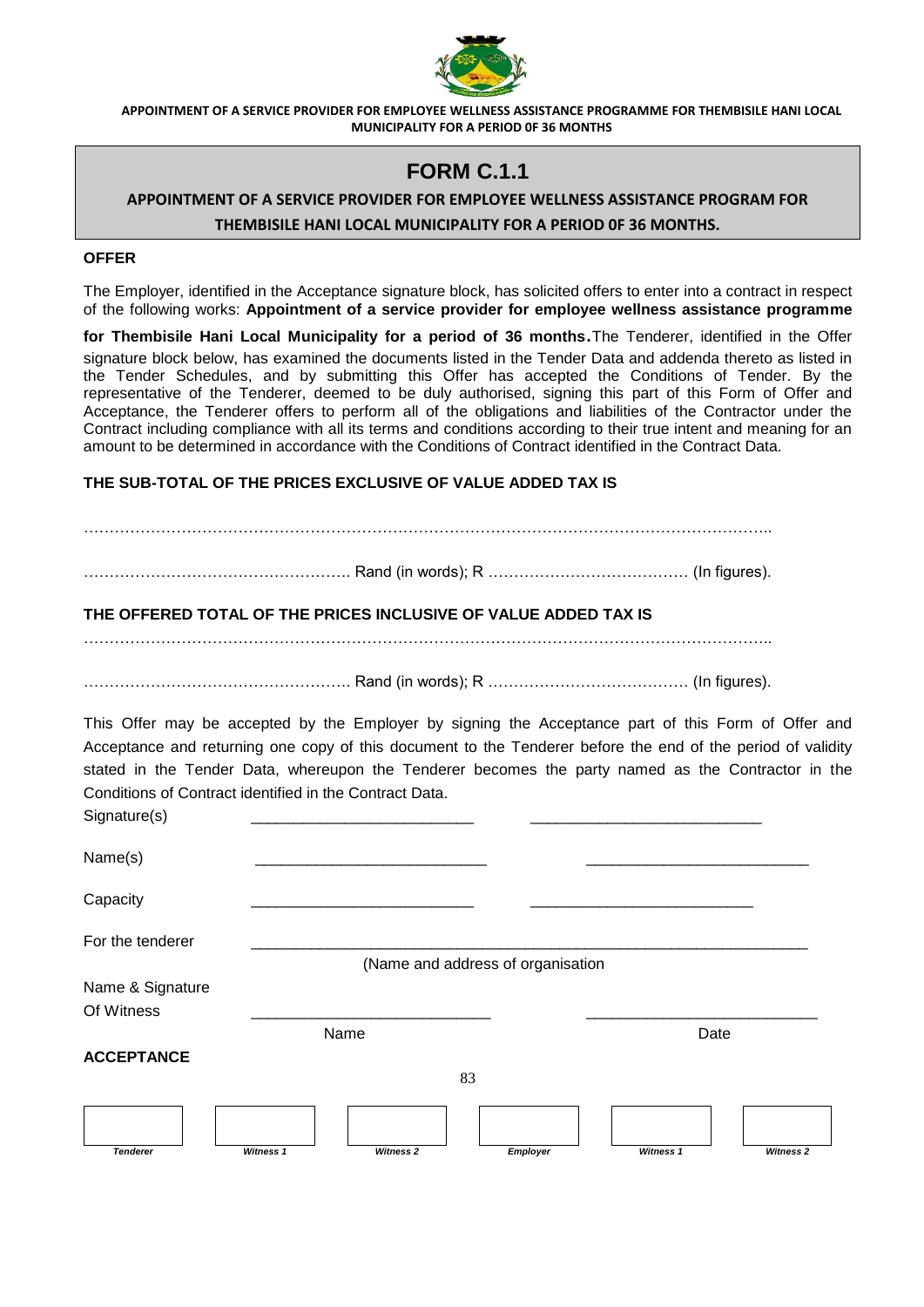

By signing this part of this Form of Offer and Acceptance, the Employer identified below accepts the Tenderer's Offer. In consideration thereof, the Employer shall pay the Contractor the amount due in accordance with the Conditions of Contract identified in the Contract Data. Acceptance of the Tenderer's Offer shall form an agreement between the Employer and the Tenderer upon the terms and conditions contained in this Agreement and in the Contract that is the subject of this Agreement.

The terms of the contract are contained in:

- Part 1 Agreements and Contract Data (which includes this Agreement)
- Part 2 Pricing Data
- Part 3 Scope of Work
- Part 4 Additional Documentation

and drawings and documents or parts thereof, which may be incorporated by reference into Parts 1 to 4 above.

Deviations from and amendments to the documents listed in the Tender Data and any addenda thereto listed in the Tender Schedules as well as any changes to the terms of the Offer agreed by the Tenderer and the Employer during this process of offer and acceptance, are contained in the Schedule of Deviations attached to and forming part of this Agreement. No amendments to or deviations from said documents are valid unless contained in this Schedule, which must be duly signed by the authorised representative(s) of both parties.

The Tenderer shall within two weeks after receiving a completed copy of this Agreement, including the Schedule of Deviations (if any), contact the Employer's agent (whose details are given in the Contract Data) to arrange the delivery of any bonds, guarantees, proof of insurance and any other documentation to be provided in terms of the Conditions of Contract identified in the Contract Data at or just after the date this Agreement comes into effect. Failure to fulfil any of these obligations in accordance with those terms shall constitute a repudiation of this Agreement.

Notwithstanding anything contained herein, this Agreement comes into effect on the date when the Tenderer receives one fully completed original copy of this document, including the Schedule of Deviations (if any). Unless the Tenderer (now Contractor) within five days of the date of such receipt notifies the Employer in writing of any reason why he cannot accept the contents of this Agreement, this Agreement shall constitute a binding contract between the parties.

| Signature(s)     |           |           |                                    |           |                  |  |
|------------------|-----------|-----------|------------------------------------|-----------|------------------|--|
| Name(s)          |           |           |                                    |           |                  |  |
| Capacity         |           |           |                                    |           |                  |  |
| For the tenderer |           |           |                                    |           |                  |  |
|                  |           |           | (Name and address of organisation) |           |                  |  |
| Name & Signature |           |           |                                    |           |                  |  |
| Of Witness       |           |           |                                    |           |                  |  |
|                  |           | Name      |                                    | Date      |                  |  |
|                  |           |           | 84                                 |           |                  |  |
|                  |           |           |                                    |           |                  |  |
| <b>Tenderer</b>  | Witness 1 | Witness 2 | Employer                           | Witness 1 | <b>Witness 2</b> |  |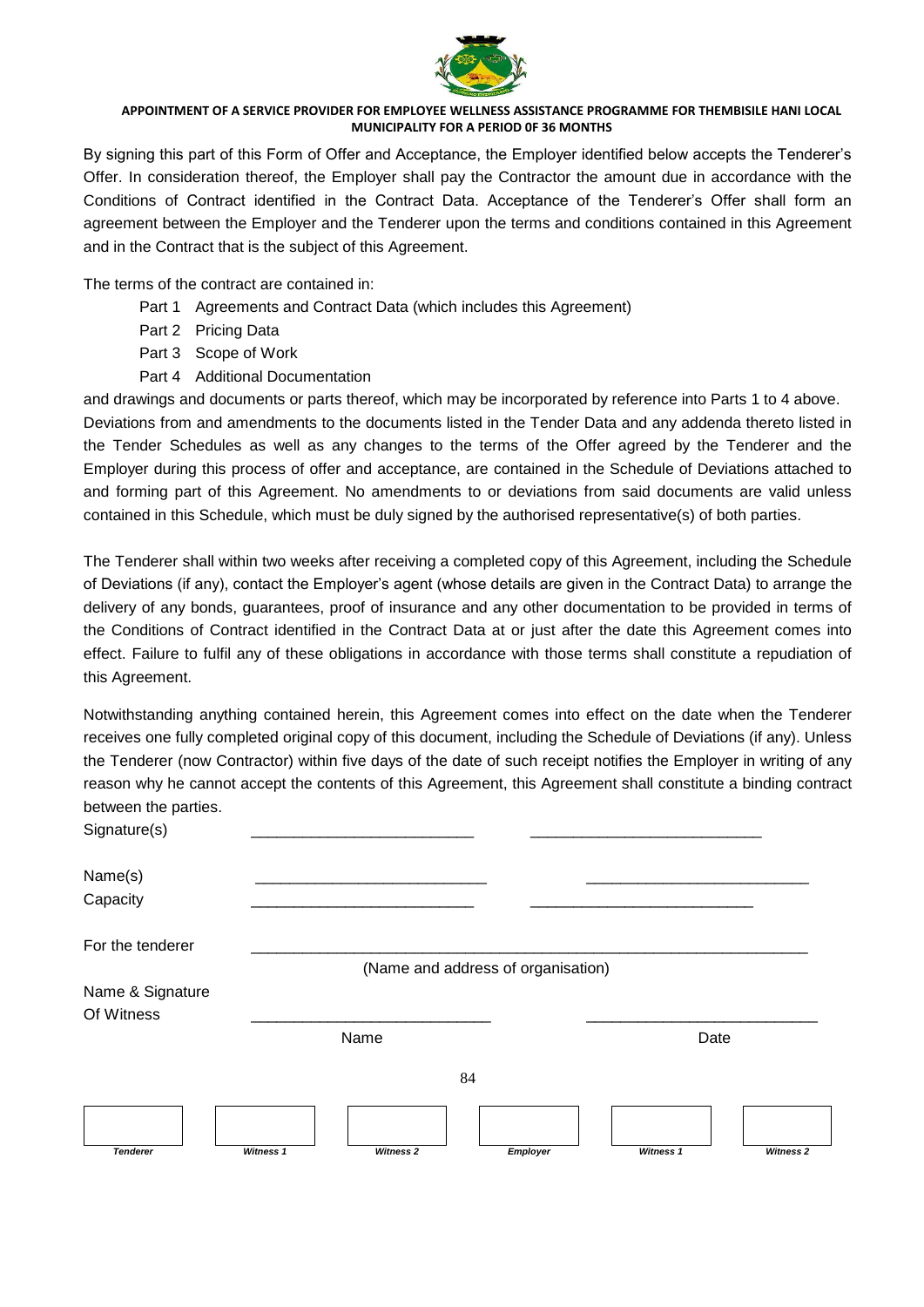

# **SCHEDULE OF DEVIATIONS**

#### **Notes:**

- 1. The extent of deviations from the tender documents issued by the Employer prior to the tender closing date is limited to those permitted in terms of the Conditions of Tender.
- 2. A Tenderer's covering letter shall not be included in the final contract document. Should any matter in such letter, which constitutes a deviation as aforesaid become the subject of agreements reached during the process of Offer and Acceptance, the outcome of such agreement shall be recorded here.
- 3. Any other matter arising from the process of offer and acceptance either as a confirmation, clarification or change to the tender documents and which it is agreed by the Parties becomes an obligation of the contract, shall also be recorded here.
- 4. Any change or addition to the tender documents arising from the above agreements and recorded here, shall also be incorporated into the final draft of the Contract.

| 1                |         |  |
|------------------|---------|--|
|                  |         |  |
|                  |         |  |
| $\mathbf{2}$     |         |  |
|                  |         |  |
|                  |         |  |
| 3                |         |  |
|                  |         |  |
|                  |         |  |
| $\boldsymbol{4}$ |         |  |
|                  |         |  |
|                  |         |  |
| 5                |         |  |
|                  |         |  |
|                  |         |  |
| 6                |         |  |
|                  | Details |  |

85 By the duly authorised representatives signing this Schedule of Deviations, the Employer and the Tenderer agree to and accept the foregoing Schedule of Deviations as the only deviations from and amendments to the